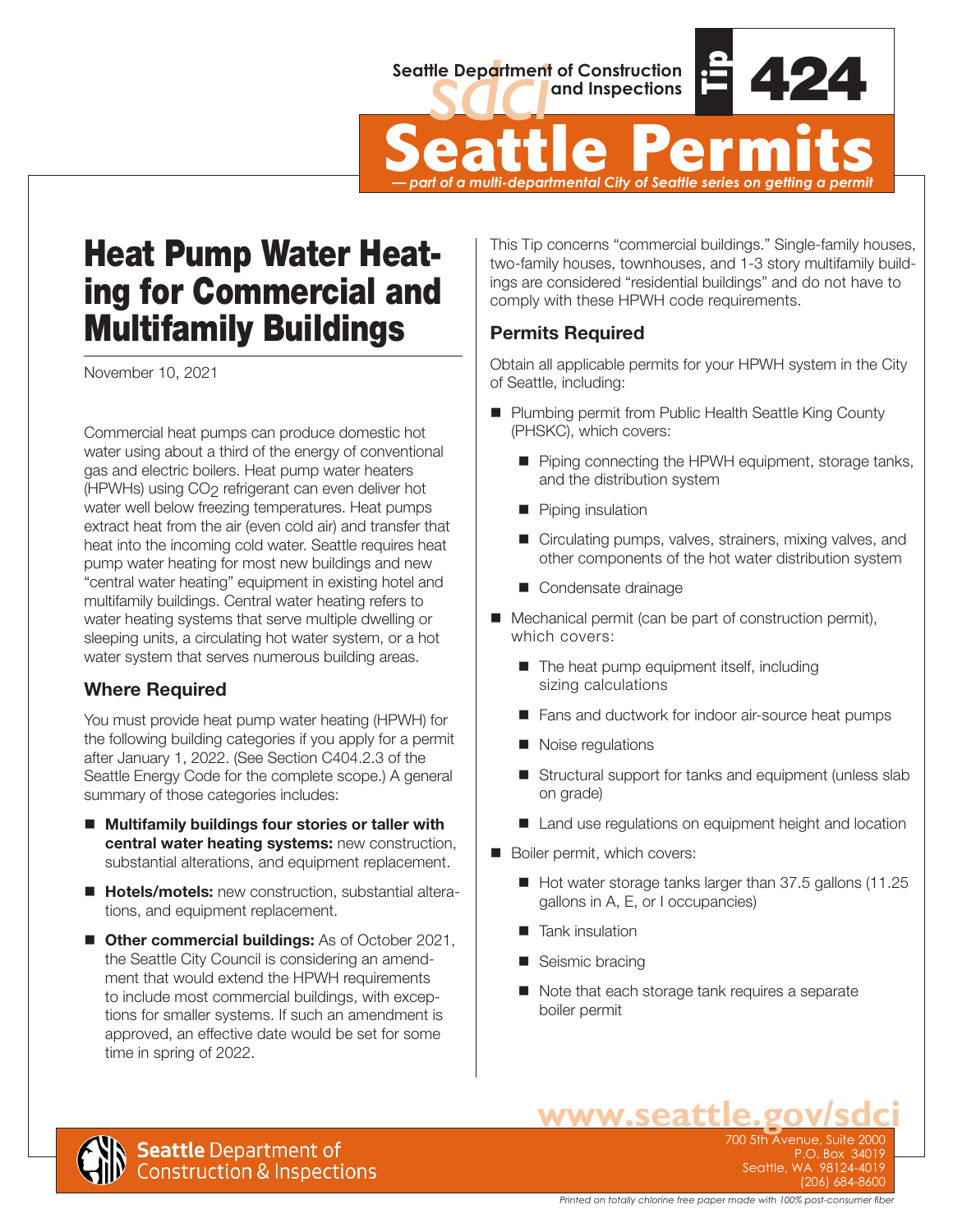- Electrical permit, which covers:
	- **Niring connections**
	- Circuiting and overcurrent protection devices
- Refrigeration permit, which covers:
	- Systems with field-installed refrigerant piping connections, typically seen in mini-split or split system heat pumps or where an enclosed room contains substantial refrigerant quantities. See Section 119 in the Seattle Mechanical Code.

Apply for the plumbing permit at **[Environmental](https://kingcounty.gov/depts/health/environmental-health/portal.aspx)  [Health's online services portal - King County Pub](https://kingcounty.gov/depts/health/environmental-health/portal.aspx)[lic Health Seattle King County \(PHSKC\)](https://kingcounty.gov/depts/health/environmental-health/portal.aspx).** 

Apply for all the other permits at **[How Do You Get a](http://www.seattle.gov/sdci/permits/how-do-you-get-a-permit)  [Permit? - SDCI | seattle.gov](http://www.seattle.gov/sdci/permits/how-do-you-get-a-permit)**.

### **Heat Pump Capacity Sizing**

Heat pumps are less efficient in colder temperatures; so, some systems may require supplementary electric resistance heating for very cold days. Size your HPWH system capacity to be large enough to provide all the required water heating using the heat pump's compressor when the surrounding air is 40°F **and** large enough for at least half of the required water heating with the compressor when the surrounding air is 24°F. In each case, the HPWH capacity must also accommodate defrost cycles, as recommended by the manufacturer. Note that the ambient air temperature in below-grade garages might never fall below 45°F. Some HPWH types, particularly those using CO<sub>2</sub> refrigerant, maintain substantial efficiency in temperatures well below freezing and do not require supplementary heat.

Use a system sizing tool approved by SDCI or a sizing recommendation provided by the manufacturer of the HPWH equipment you are using. One free online tool for sizing multifamily central water heating systems is called Ecosizer, available at **<https://ecosizer.ecotope.com/> sizer/**. This tool allows you to experiment by varying the relative sizes of the heat pump capacity and the hot water storage tank capacity. HPWH systems heat water more slowly than conventional gas water heaters, so you will likely need a larger storage volume. Another tool is available from Nyle upon request through Columbia Hydronics Company – **<https://www.chchydro.com>**.

#### **HPWH System Design Air Temperature Limitations**

Central HPWH systems have varying minimum air temperature limitations that largely depend on the refrigerant they use.

Locate HPWHs with warmer minimum air temperature requirements (like those utilizing R-134a refrigerant) in a below-grade parking garage or a similar space. These spaces should have substantial air movement and air temperatures that never get lower than about 45°F. Garage locations are also ideal because the required garage exhaust airflow can serve as the heat pump's air source. In addition, you might be able to locate some of the HPWH equipment in a garage corner to use otherwise empty space.

You can locate HPWHs with cooler minimum temperature requirements (like those utilizing CO<sub>2</sub> refrigerant) outdoors on a roof or in a garden because HPWHs that use CO2 refrigerant maintain high efficiency even at temperatures below 10°F. Also, multiple manufacturers are gradually releasing equipment using newer refrigerants that meet Washington state GWP (global warming potential) limitations.

#### **Pipe Insulation**

Typical pipe insulation thickness is shown in Table C403.10.3, excerpted below.

| <b>Water Supply</b><br><b>Temperature</b> | <b>Pipe Size</b>        | <b>Required Insulation</b><br>Thickness<br>See C404.6 and<br>C403.7.3.1 |                                        |
|-------------------------------------------|-------------------------|-------------------------------------------------------------------------|----------------------------------------|
|                                           |                         | <b>Typical</b>                                                          | <b>Circulating</b><br>Loop<br>(add 1") |
| 105 - 140 °F                              | Less than<br>$1 - 1/2"$ | 1"                                                                      | 2"                                     |
| 105 - 140 °F                              | 1-1/2" or<br>greater    | $1 - 1/2"$                                                              | $2 - 1/2"$                             |
| 141 - 200 °F                              | Less than<br>$1 - 1/2"$ | $1 - 1/2"$                                                              | $2 - 1/2"$                             |
| 141 - 200 °F                              | 1-1/2" or<br>greater    | 2"                                                                      | 3"                                     |

- Seattle code requires an extra inch of insulation thickness for the circulating loop.
- Typical (not circulating loop) piping can be installed in framing space that has at least R-3 (1") insulation all around it.
- $\blacksquare$  The final run from a circulating loop to the fixture does not require insulation.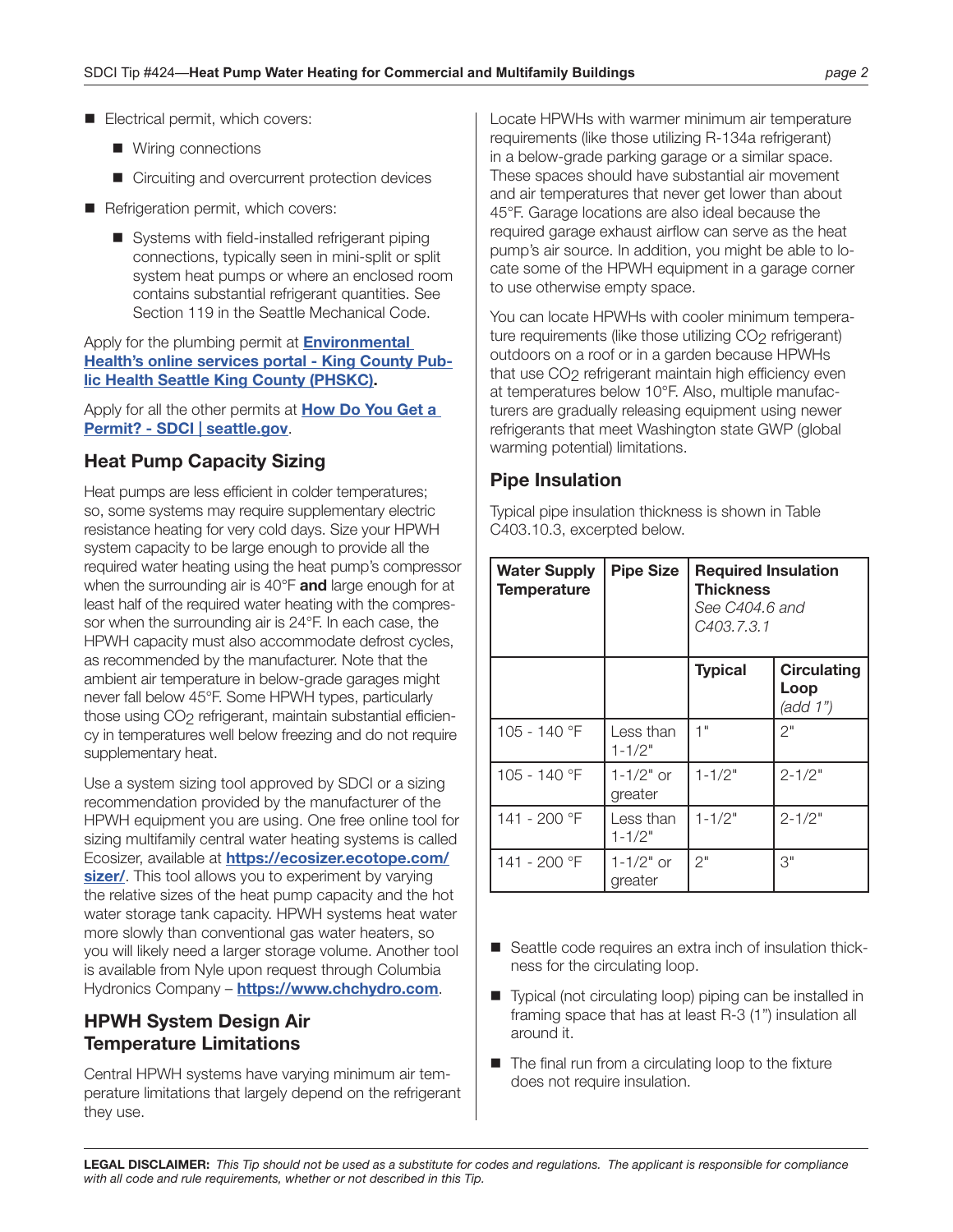## **Hot Water Storage Tank Insulation**

Hot water storage tanks are typically factory-insulated with R-12.5 insulation. However, if the water storage temperature is designed to be higher than 130°F, Seattle code (Section C404.6.1) requires them to be wrapped with additional insulation, R-2 for every 10°F above 130°F.

Example: Water stored at 160°F would require the tank to be wrapped with an additional layer of at least R-6  $(R-2 \times 3 \times 10^{\circ}F)$  insulation.

## **Hot Water Storage Volume**

Provide sufficient hot water storage to satisfy the anticipated peak demand periods. For hotel and multifamily buildings, this is usually a 4-hour period in the morning. The code does not specify the exact storage quantity, just that it be determined using an "approved" methodology. This methodology could be the Ecosizer or Nyle online tools mentioned above.

## **Supplemental Water Heating**

Supplemental electric resistance (but not fossil fuel) water heating is permitted under several conditions. Do not provide supplementary water heating capacity that is greater than the heat pump water heating capacity at an entering air temperature of 40°F. The allowable conditions include:

- Temperature maintenance for reheating the water in the circulating loop
- Compressor coil defrost
- Heat trace of piping
- Supplemental heating when incoming air temperature is below 40°F, provided that the heat pump compressor continues to operate down to 24°F
- Supplemental heat downstream from a multi-pass HPWH system
- Stand-alone water heaters serving single zones and not served by the circulating loop

### **Commissioning**

Water heating systems larger than 200,000 BTU/h system capacity require commissioning. System capacity is defined as the capacity of the primary heat pumps only, at 40°F outside air temperature.

## **Metering**

Water heating systems with electrical demand larger than 50 kVA require end-use submetering. The 50 kVA threshold includes the total power to the heat pumps

plus the supplementary heating at the outdoor air design temperature of 24°F.

#### **Required Information on Permit Documents**

For all permits, provide the following:

■ Scale plan drawing showing all HPWH system components with dimensions

For plumbing permit:

- **Piping connections, with sizes of all pipes in the system**
- Insulation thickness and R-value for each pipe size
- Details of system components

For further information on plumbing permit requirements, see **[Plumbing and gas piping - King County](https://kingcounty.gov/depts/health/environmental-health/piping/plumbing.aspx)**.

For mechanical permit:

- Using an approved methodology, provide calculations demonstrating that the system can provide all required hot water to the building when the outdoor air temperature is 40°F and provide at least half of all required hot water when the temperature is 24°F
- Noise generated by equipment

For boiler permit:

- Size and number of hot water storage tanks
- Hot water storage temperature
- Tank insulation R-value
- Seismic restraint details

For building permit:

- **L** Location and fully loaded weight of each heat pump, each storage tank, and any other equipment weighing over 400 pounds
- Structural support calculations and details
- Elevations of roof-mounted equipment, with dimensions to highest point

For electrical permit:

- **Project's available voltages, to compare with equip**ment requirements
- Nameplate data for all electrical equipment

For Seattle SDCI permit application instructions, see **[Tip 100 - Getting a Multifamily or Commercial Con](http://www.seattle.gov/DPD/Publications/CAM/cam100.pdf)[struction Permit from SDCI](http://www.seattle.gov/DPD/Publications/CAM/cam100.pdf)**.